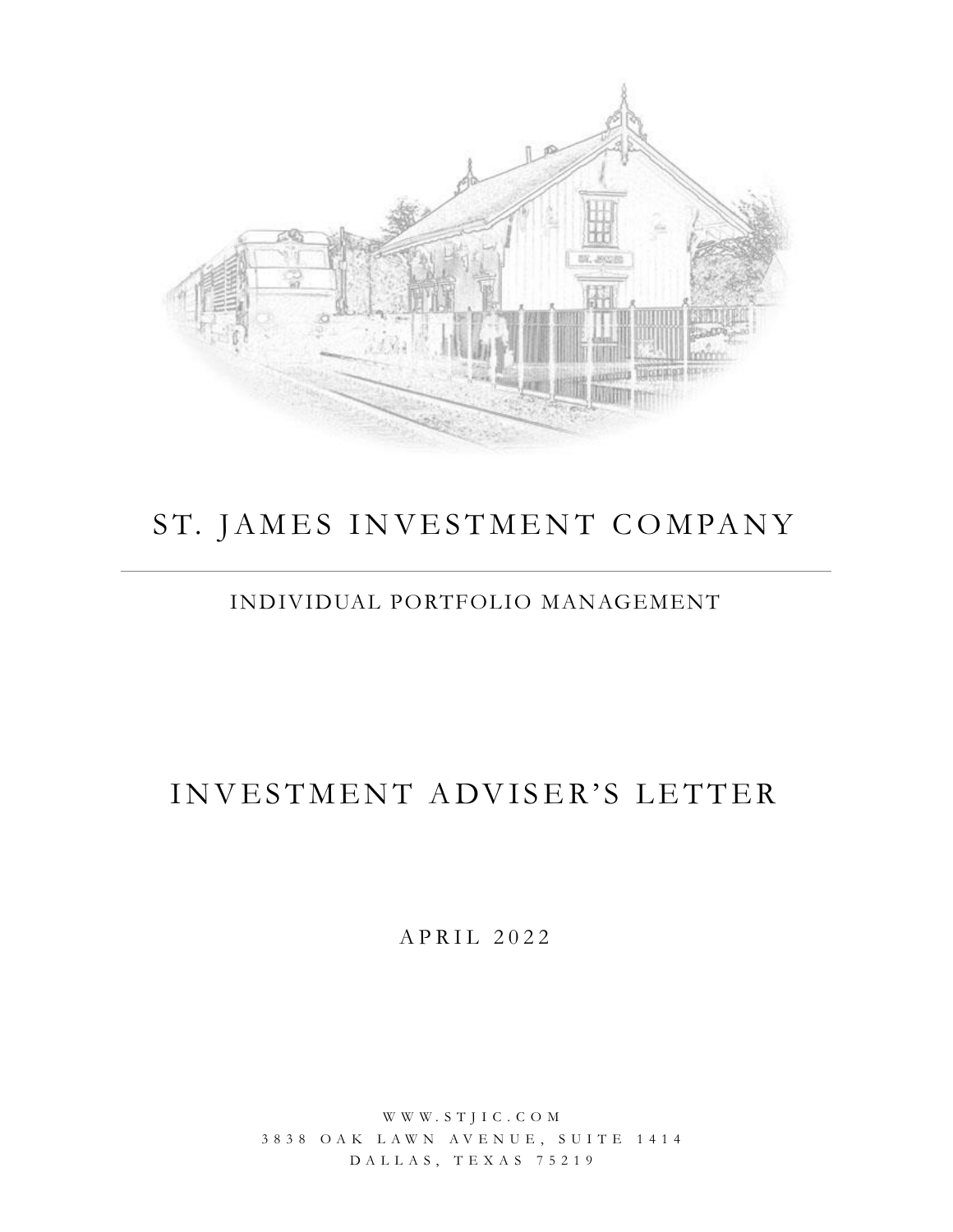### FIRST QUARTER LETTER

### *"The difference between genius and stupidity is that genius has its limits." ― Albert Einstein*

One morning in 1995, Mr. McArthur Wheeler decided to rob a bank in Pittsburgh. The forty-four year old man did not wear a mask or a disguise, and in fact smiled at the bank's surveillance cameras as he walked out, confident that the lemon juice he smeared on his face would conceal his identity. According to his rationale, one can use lemon juice to write invisible letters that become visible only when the paper is held close to a heat source. Mr. Wheeler concluded that the same chemical properties would apply to his face. By smearing lemon juice on his face, he thought that the bank's security cameras would not see his image. That day, he robbed not one, but two banks in Pittsburgh. A few hours later, the police obtained the surveillance tape and played it on the evening news. An hour later, an informant identified Mr. Wheeler in the news video and contacted the police with the man's name. The police arrested McArthur the same day. During his interaction with the police, Mr. Wheeler was incredulous on how his ignorance had failed him.<sup>1</sup>

The confidence displayed by Wheeler in his attempt to foil the security cameras with lemon juice on his face was extraordinary, if not insane. He acted confidently but without competency. Academic studies have demonstrated that the less competent an individual is at a specific task, the more likely they are to inflate their self-appraised competence in relationship to that task. As Charles Darwin once said, "*Ignorance more frequently begets confidence than does knowledge*." One finds it easy to quickly dismiss Wheeler's inept actions as foolish, but confidence derived from ignorance is not limited to amateur bank robbers. In fact, overconfidence pervades almost every aspect of today's financial markets.

According to Jeremy Grantham of GMO, a value-oriented investment firm, simultaneous bubbles exist across all major asset classes for the first time in U.S. financial markets. <sup>2</sup> First, Grantham believes that the U.S. is participating in the broadest and most extreme global real estate bubble in history. Today houses in the U.S. are at the highest multiple of family income ever, even surpassing the disastrous housing bubble of 2006. Second, market participants are now exhibiting the most exuberant and crazy investor behavior in the history of the U.S. stock market. In Grantham's opinion, the U.S. market today has the greatest buy-in ever to the idea that stocks only go up, which is the real essence of a bubble. Third, Grantham sees one of the highest-priced bond markets in U.S. history. Compounding these concerns, Grantham notes that the United Nation's index of global food prices is at an all-time high.

The combination of rising commodity prices coupled with deflating asset prices, which last occurred in 2008, will lead to economic pain. The country's financial leadership should know that multiplying these risks will magnify the total shock to the economy if damage across three separate asset classes occurs simultaneously. The economic and financial dangers that now build from multiple asset class bubbles do not appear to be considered particularly dangerous by the U.S. Federal Reserve, the country's central bank. Frighteningly, the investment thesis of most market participants hinges on their misplaced confidence in the ability of the country's financial leadership to control market economies. U.S. markets have experienced three great asset bubbles in just the past twenty-five years, a direct outcome of the Federal Reserve's easy monetary policies. One wonders at the level of confidence investors place in our

<sup>1</sup> Kate Fehlhaber, When Life Gives You Lemons, Quartz, May 19, 2017.

<sup>2</sup> Jeremy Grantham, Let the Wild Rumpus Begin (GMO Viewpoints, January 20, 2022), 4-5.

*St. James Investment Company, Page 2*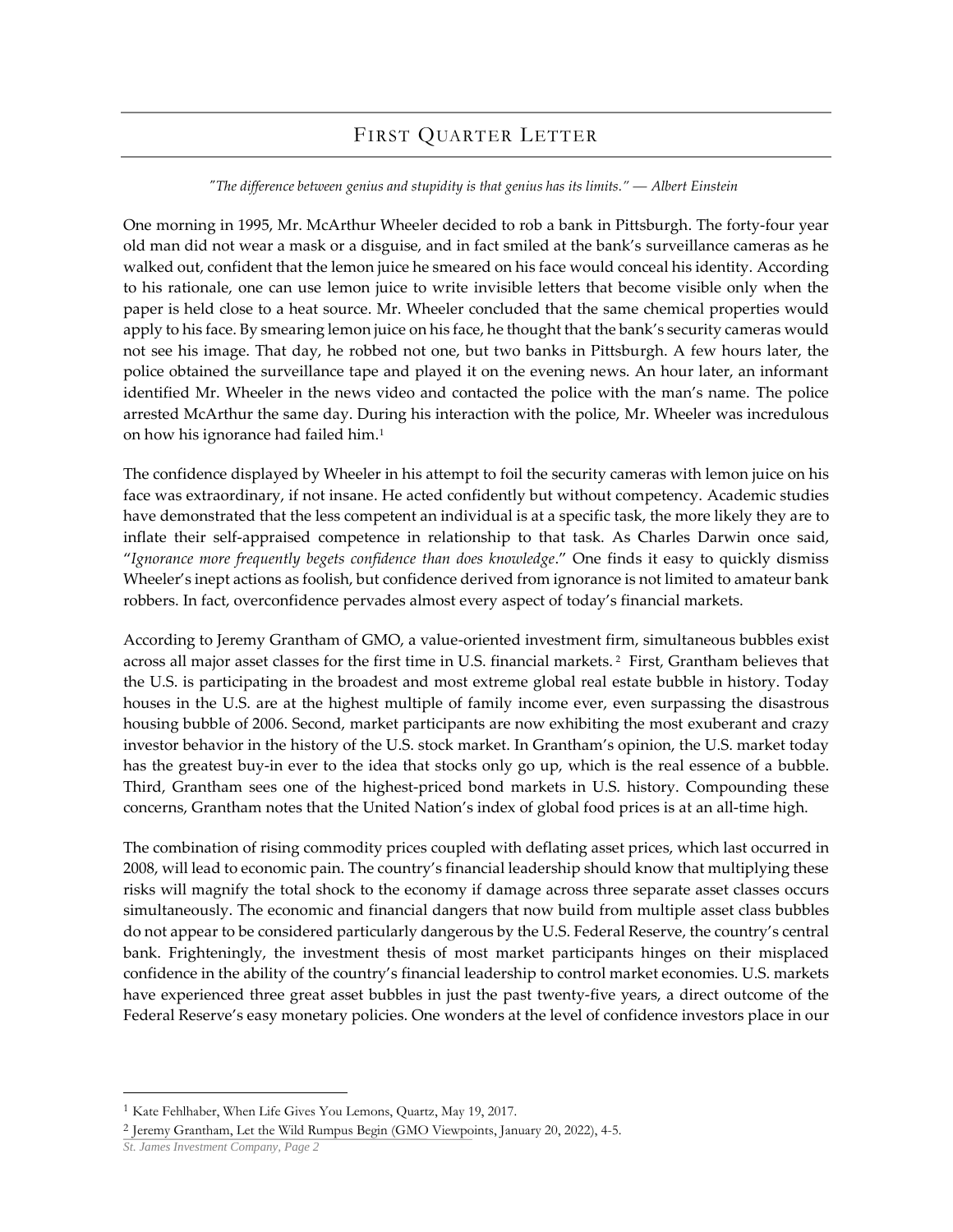central bank when it has repeatedly allowed these events to unfold. The Federal Reserve is not ignorant of asset bubbles, but rather overly confident in their ability to manage bubbles.

Despite the Federal Reserve's misplaced confidence in their ability to control market economies today, one should understand the original purpose behind the creation of this institution. Back in 1900, more than 20,000 banks operated in the United States, compared to fewer than 6,000 banks today. When people deposited money in a bank, the bank did not just store the cash in a vault—the bank profited by lending most of these funds to businesses and individuals and charging interest on these loans. Banking regulations required banks to keep a certain percentage of their deposits, called reserves, in ready cash. Banks in small towns often deposited some of their reserves in larger city banks to earn interest, but they could quickly call back their reserves when needed. The city banks in turn usually deposited part of their required reserves in the biggest banks. Most reserves that flowed up this chain of banks ended up in New York City's Wall Street financial institutions, the largest banks of all.

Wall Street banks made loans to railroads, large corporations, and even to the U.S. government. They also invested in stocks and bonds. In this way, Wall Street financed much of the country's booming industries of the nineteenth and early twentieth century. When markets functioned smoothly, money from bank reserves flowed up the chain of banks to Wall Street and then down the chain in the form of profitable interest. But markets did not always operate smoothly. One problem was the frequent shortage of money in circulation. To meet an increase in the demand for loans, local banks had to occasionally call back reserves they had deposited in city banks. In turn, these banks then sometimes called back their reserves from the chain of larger banks.

Unlike many countries in Europe, the United States did not operate with a central bank--President Andrew Jackson refused to recharter the Bank of the United States in 1836. Therefore, no national central bank managed the supply of money or acted as a "lender of last resort" to keep banks operational when they temporarily ran short of cash. Bank panics often occurred during the nineteenth century. Such events suddenly materialized when depositors, acting on real or imagined fears, ran to their bank to demand their cash deposits back. People panicked easily because if their bank failed, they would lose all the money they had deposited. Unlike today, no government insurance program guaranteed bank deposits. "Bank runs" quickly wiped out the reserves of banks and often caused them to fail even though they might still hold solid assets. A panic could start among small rural banks and spread up the chain of banks, as well as travel down the chain after the failure of banks on Wall Street.

The financial markets could also cause bank panics. If the stock market crashed, a bank panic could result. During the 1800s, at least five major bank panics erupted, followed by economic depressions of varying lengths and severity.<sup>3</sup> During the summer of 1907, several Wall Street bankers devised a plan to capture a controlling share in the stock of the United Copper Company and drive up its price.<sup>4</sup> But their plan fell apart, and the company's stock plunged in value. One investor in the scheme was the president of the Knickerbocker Trust Company, a new type of bank that was only lightly regulated. Trust companies conducted regular banking operations but also extended riskier loans and speculated in the stock market. Early in October, Knickerbocker depositors learned that their bank's president had invested in United Copper stock. This news caused a run on the trust company by depositors who feared it had lost money and would fail. Although Knickerbocker itself had not invested in the scheme and was stable, the trust company still ran out of cash to pay off its panicked depositors. Knickerbocker Trust subsequently closed its doors, and a full panic began. Depositors in other New York trust company

<sup>3</sup> Robert McNamara, Financial Panics of the 19th Century, ThoughtCo., March 20, 2020.

<sup>4</sup> Constitutional Rights Foundation, 2012, Bill of Rights in Action, 27:3.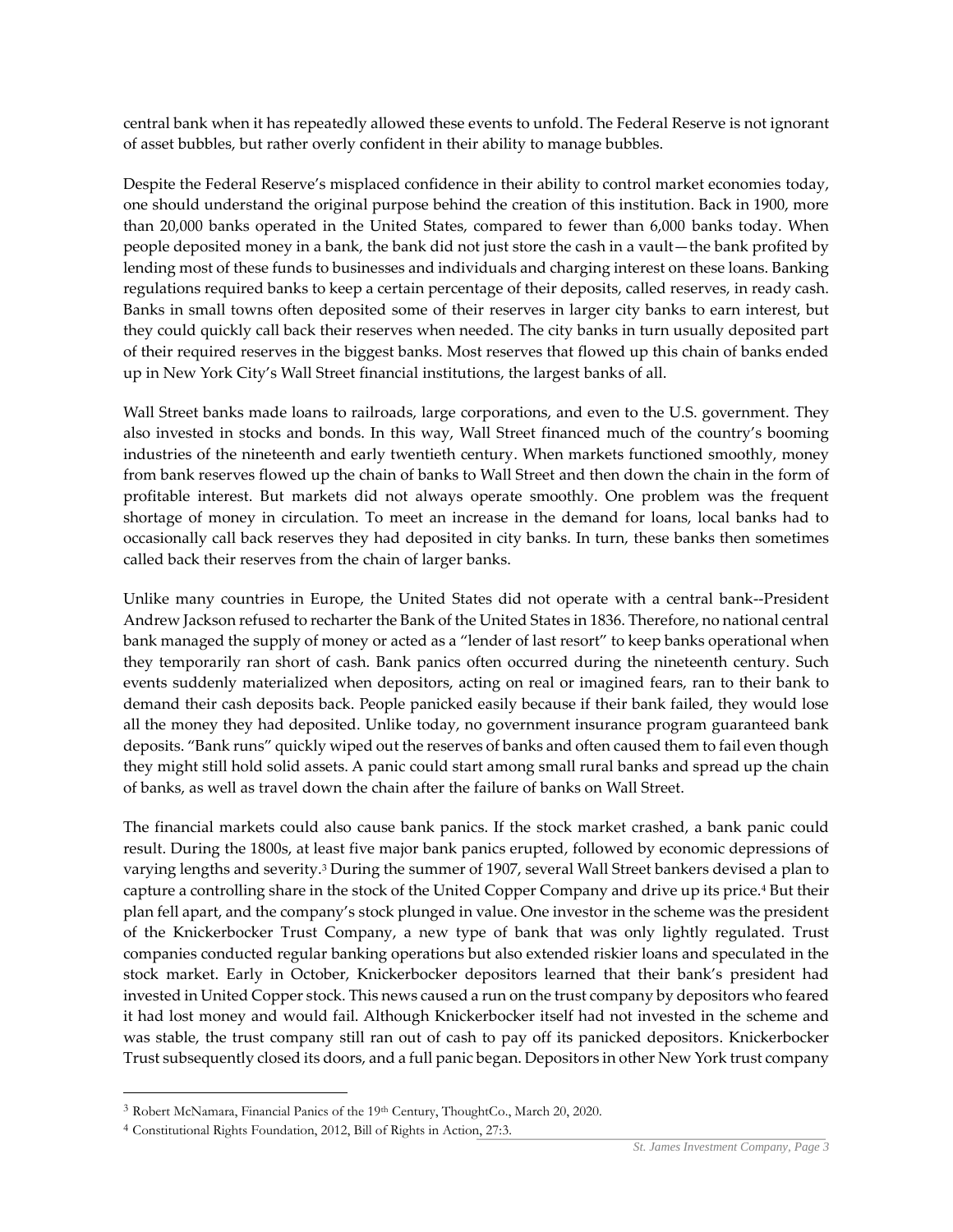banks started withdrawing their money. Banks throughout the banking chain began calling back their reserves from Wall Street to guard against a run on their deposits.

Wall Street bankers turned to J.P. Morgan, who called a meeting at the Morgan Library. He assembled the city's commercial and trust company bankers, put them in separate rooms, locked the front door, and kept the key in his pocket until they finally negotiated a deal. Morgan's deal-making finally stopped the panic on Wall Street, but unfortunately serious economic damage had already spread across the country. The resulting depression of 1907 was severe, but probably would have been greater if the bank panic had continued. After the Panic of 1907, there was widespread agreement that a central bank was needed to manage the money supply and to be the "lender of last resort" to stop bank panics.

Edward Griffin, in his book, *The Creature from Jekyll Island*, details the origin of the Federal Reserve. In November of 1910, a small group of financiers boarded a private railway car in secrecy. Of the six passengers, five of them were representatives of private banks. This small group travelled by rail from New Jersey to meet at an island off the coast of Georgia at a private retreat named Jekyll Island. The group intended to address several pressing issues, including how to allow the money supply to expand so that they could retake control of the industrial loan market. Most bankers, including Morgan, wanted a private central bank controlled entirely by bankers. By contrast, the political establishment wanted a central bank under the control of the federal government. After Woodrow Wilson won election as president in 1912, he insisted that the central bank be a public agency directed by government officials appointed by the president. Bankers objected to President Wilson's demand for federal control of the central bank and argued that the bank would be controlled by politicians who would follow the policies of whichever party was in power.

Despite the objections, President Wilson signed the Federal Reserve Act into law on December 23, 1913. The Federal Reserve Banks were to be "lenders of last resort" for U.S. banks and could issue Federal Reserve Notes, paper currency redeemable in gold, to make the money supply more "elastic" or expandable, if needed. Today, on the Federal Reserve's website are the words "The Federal Reserve System, the central bank of the United States, provides the nation with a safer, more flexible and more stable monetary and financial system." Over the intervening decades, the Federal Reserve's role in banking and the economy has expanded enormously. Rather than maintain a narrow focus on managing the money supply, the Federal Reserve's now influences the actions of almost every aspect across today's economy and financial markets. James Grant, of *Grant's Interest Rate Observer*, aptly summed up today's incarnation of the Federal Reserve when he noted during an interview back in 2014:

*"The Fed, in substance if not in name, is engaged in a massive experiment in price control. They don't call it that. But they fix the Fed Funds rate, they manipulate the yield curve… they talk up the stock market. They have their fingers and their thumbs on the scale of finance. To change the metaphor, we all live to a degree in a valuation 'hall of mirrors.' Who knows what value is when the Fed fixes the determining interest rate at zero? So, I said 'experiment in price control' but there is no real suspense about how price control turns out. It turns out, invariably, badly."*

For years, if not decades, investors have learned to stop worrying about valuations or geopolitical events and just keep buying stocks. The Federal Reserve has done everything in its power to encourage this overconfident mindset, and therein lies the Federal Reserve's dilemma today. As *The Economist* recently wrote, "Ever since 2008, central banks and regulators have had two goals: to normalize rates and to stop using public money to underwrite private risk-taking. It seems those goals are in tension: the Fed must

*St. James Investment Company, Page 4*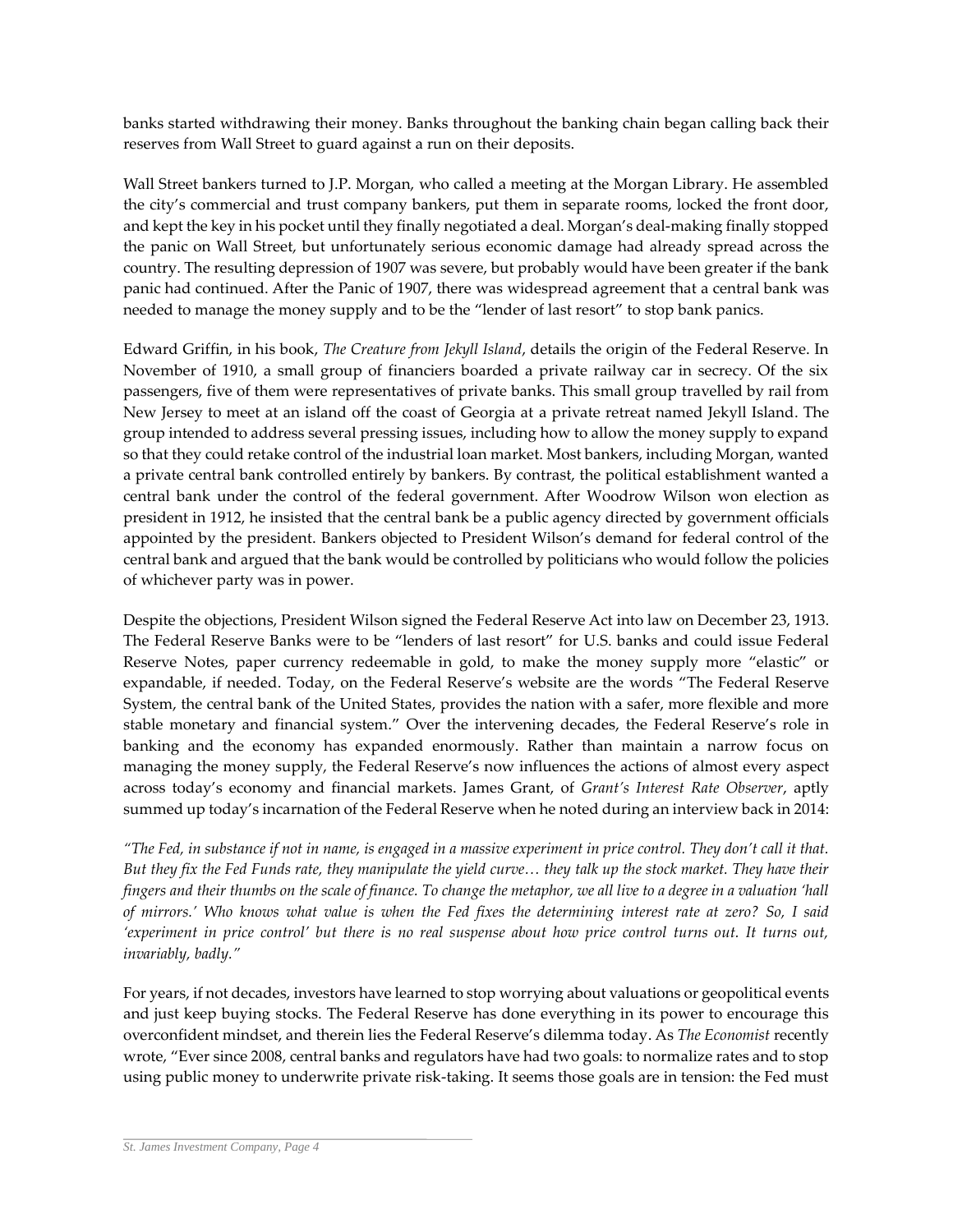raise rates, yet that could trigger instability."<sup>5</sup> The inflationary consequences of an easy monetary policy for far too long, for the reason of supporting markets, are now forcing central banks to implement policies that will inevitably trigger disruptions in the markets. Investors relentlessly chased markets higher, confident that the Federal Reserve would support their actions. The Federal Reserve operated a monetary policy that was far too accommodative, confident that they could always take remedial action when necessary. The central bank has now painted themselves into the proverbial corner.

Mohamed El-Erian, former CEO of PIMCO and current chief economic adviser at Allianz, explained in a recent podcast the twisted investment logic employed by institutions when operating in an environment influenced by central banks.<sup>6</sup> Today, a typical investment committee in a sophisticated institution will review all the pertinent fundamentals of a potential investment, but the final decision hinges on one critical question, "*Who is going to buy after us*?" The subsequent buyer will validate the committee's investment decision, but more importantly, the subsequent buyer provides liquidity if the committee wants to exit their investment. To illustrate this observation, El-Erian states that if someone purchases an apartment, what they really want is ten people bidding for the apartment next door, because the value of their apartment increases. Now imagine that the subsequent buyer is a central bank, the U.S. Federal Reserve, and they have a massive balance sheet coupled with an infinite willingness to use it. Better yet, they are price-insensitive—they buy regardless and in massive size.

If market participants see this behavior month after month, year after year, they will buy ahead of central banks. Whenever a geopolitical shock causes a drop in asset prices, this price-insensitive buyer suddenly appears with unlimited funds. It does not matter if they are only buying government bonds; their indiscriminate actions ripple throughout the entire system. Eventually, markets grow immune to geopolitical risks, or almost any shock for that matter, because investors believe that the Federal Reserve will always play the role of subsequent buyer. This phenomenon is so powerful that a series of acronyms have been created: BTD - Buy the dip, TINA - There Is No Alternative, and FOMO - Fear of Missing Out.

A market where investors have been deeply conditioned to "buy the dip" prevents market clearing prices from reaching historically attractive valuation levels. As market dips have grown smaller in duration and in magnitude, emboldened speculators put more money at risk. U.S. equity markets have returned 20% annually for the last three years despite COVID and a host of geopolitical problems, including the Russian invasion of Ukraine—incredible but understandable and explainable by behavioral conditioning as well as endless liquidity. Perhaps the biggest change with investor behavior is thinking in relative terms rather than in absolute terms. A relative mindset is when one returns home with a dog and proudly declares to the family that you only paid \$40,000, but it was a great deal because the cat was selling for \$50,000. One continues buying not because there are assets with value, but that value exists only relative to other assets.

At some point, the market pivots from a relative mindset to an absolute mentality. Not unlike a bank panic, these psychology shifts can be violent when they occur and difficult to predict. In a market where stocks are regularly described on CNBC as "plays," it is apparent that financial markets today have less and less to do with investment, at least not by Benjamin Graham's definition as "*an operation that, upon thorough analysis, promises safety of principal and an adequate return*." While zero interest rates may provide investors "no alternative" but to speculate, Graham emphasized that there are many ways in which speculation can be unintelligent, particularly when one thinks they are investing.

<sup>5</sup> "How High Will Central Banks Go?" The Economist, February 5, 2022.

<sup>6</sup> Mohamed El-Erian, Monetary Tightening & the End of the Risk-on Trade (Hidden Forces, February 14, 2022), 10:35.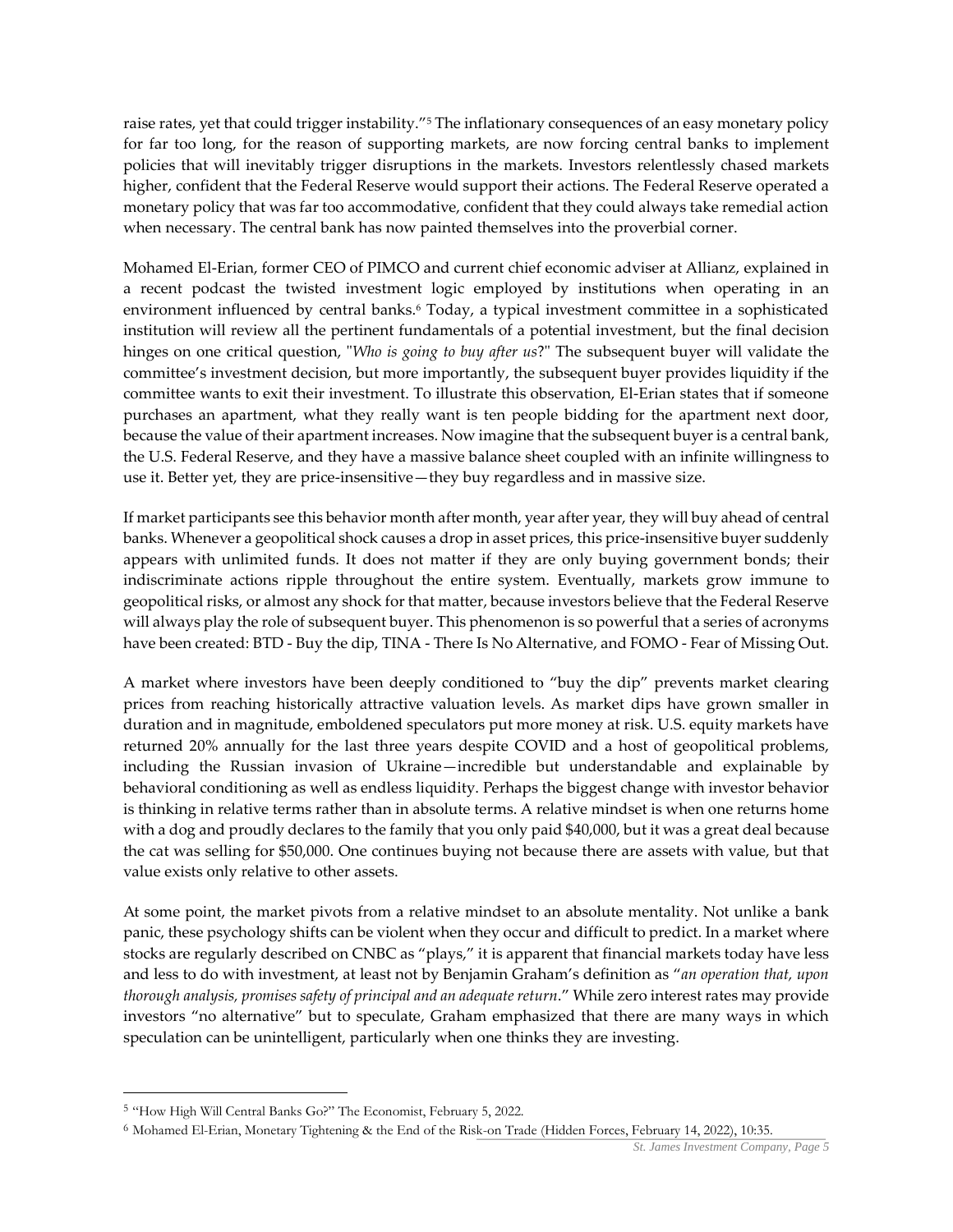Since Russia rolled into Ukraine, retail investors have poured another \$12 billion into stock purchases, according to data from Vanda Research. Stocks like DraftKings continue to masquerade as investments but capture the speculator's imagination. The digital sports entertainment company's stock has dropped over 70% since its peak in 2021, but the market still values DraftKings at \$8.5 billion, even after the company posted an aggregate \$2.8 billion net loss over the past two years. Ever the optimists, Wall Street believes the company might finally turn a profit in 2025. Further fueling the animal spirits of speculators, DraftKings CEO Jason Robins took to Twitter to appeal to the FOMO emotion: "If you sold #DKNG today, just be aware that my team and I are on a mission to make you regret that decision more than any other decision you've ever made in your life." Unintelligent speculation continued to be on full display when shares in Amazon.com jumped 8% after the online retail giant announced a 20-forone stock split, along with a \$10 billion stock repurchase—the equivalent to 0.6% of the company's \$1.7 trillion market value.

While central banks suppressed short-term interest rates to near zero, yield-starved investors have chased stocks to valuations now exceeding the 1929 and 2000 peak extremes. Speculation has frontloaded more than a decade of future market gains into today's elevated stock prices. Those gains are now in the rearview mirror, embedded in valuation multiples that far exceed prior market peaks. The S&P 500 Index's price-to-sales (P/S) ratio, a reliable valuation measure over time, presently towers far above its prior top during the dotcom technology bubble in the late 1990s. The current level of the P/S

ratio suggests that a significant amount of valuation risk will ultimately need to unwind for a normalization to occur.

With history as a guide, a collapse in valuations will return many years of previous stock market gains back to the future. Investors are not



entitled to ever-rising valuations. Those who believe otherwise are either ignorant of market history, or much too confident in the current status quo. The record stock prices that investors enjoy today are the product of record valuation multiples on record earnings that embed distorted profit margins inflated by trillions of dollars of deficit spending.

Consumer inflation further complicates the headwinds presented by record valuations. The last time that the consumer price index (CPI), the government's measure of inflation, stood at 7.9% was back in 1982. However, the federal funds rate (the overnight bank lending rate) in the summer of 1982 stood at 10%. Today, the federal funds target rate is only 0.50%--the Federal Reserve has never fallen further behind the yield curve. The longer the Federal Reserve waits to raise interest rates to a level more appropriate with the current rate of inflation, the more likely it becomes forced to do so in an aggressive manner, one that may shock complacent investors. Whether it was ignorance or overconfidence, enabling the "buy the dip" mantra among investors now hinders the central bank's ability to tighten financial conditions to levels required to address today's rate of inflation.

*St. James Investment Company, Page 6*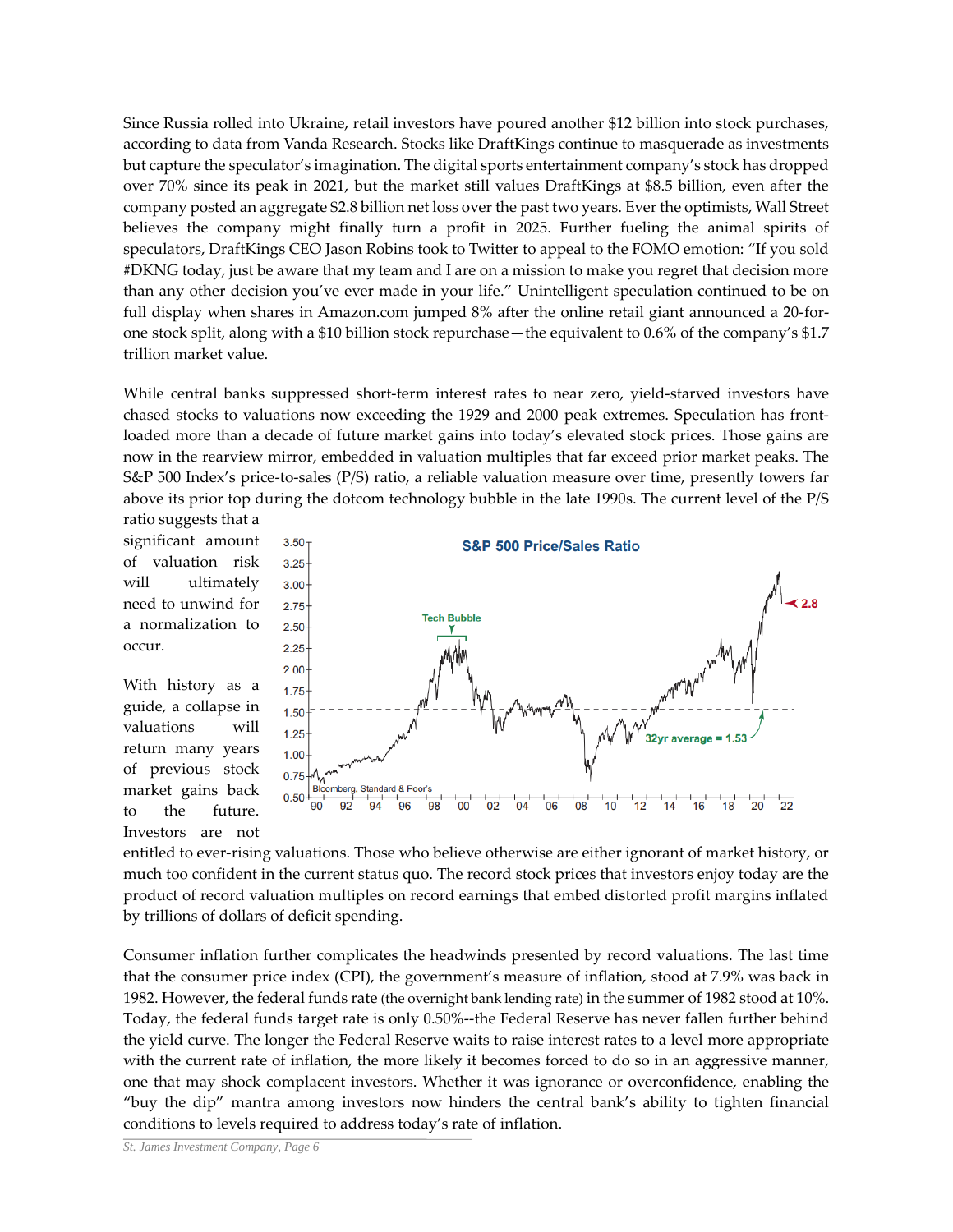Investors buying the dip today should understand that their persistent bullishness may very well force the Federal Reserve into taking more aggressive action. The graph below (InvesTech Research) shows the paths traversed by the S&P 500 during six previous major bear markets overlaid with the index's current

pullback.<sup>7</sup> While each bear market follows its own path, the graph does provide some perspective on the duration and size of previous bear markets. Based on the price-to-sales ratio, the stock market presently trades at a valuation that is 80% above its historical mean. Therefore, the prudent investor should appreciate the current market landscape within a broader context.



Despite the obscene valuations in the

overall market, today there are extraordinary bargains for the thoughtful, contrarian investor. Further, market drawdowns reward the patient, offering opportunities to shop on sale when others panic. While one can only speculate about future market price movements, the investor can remain focused on what they do control—their emotions and their actions. Or as Benjamin Graham said, "*Basically, price fluctuations have only one significant meaning for the true investor. They provide him with an opportunity to buy wisely when prices fall sharply and to sell wisely when they advance a great deal*."

With kind regards,

*ST. JAMES INVESTMENT COMPANY*

<sup>7</sup> InvesTech Research, Volume 22, Issue 3 (March 18, 2022).